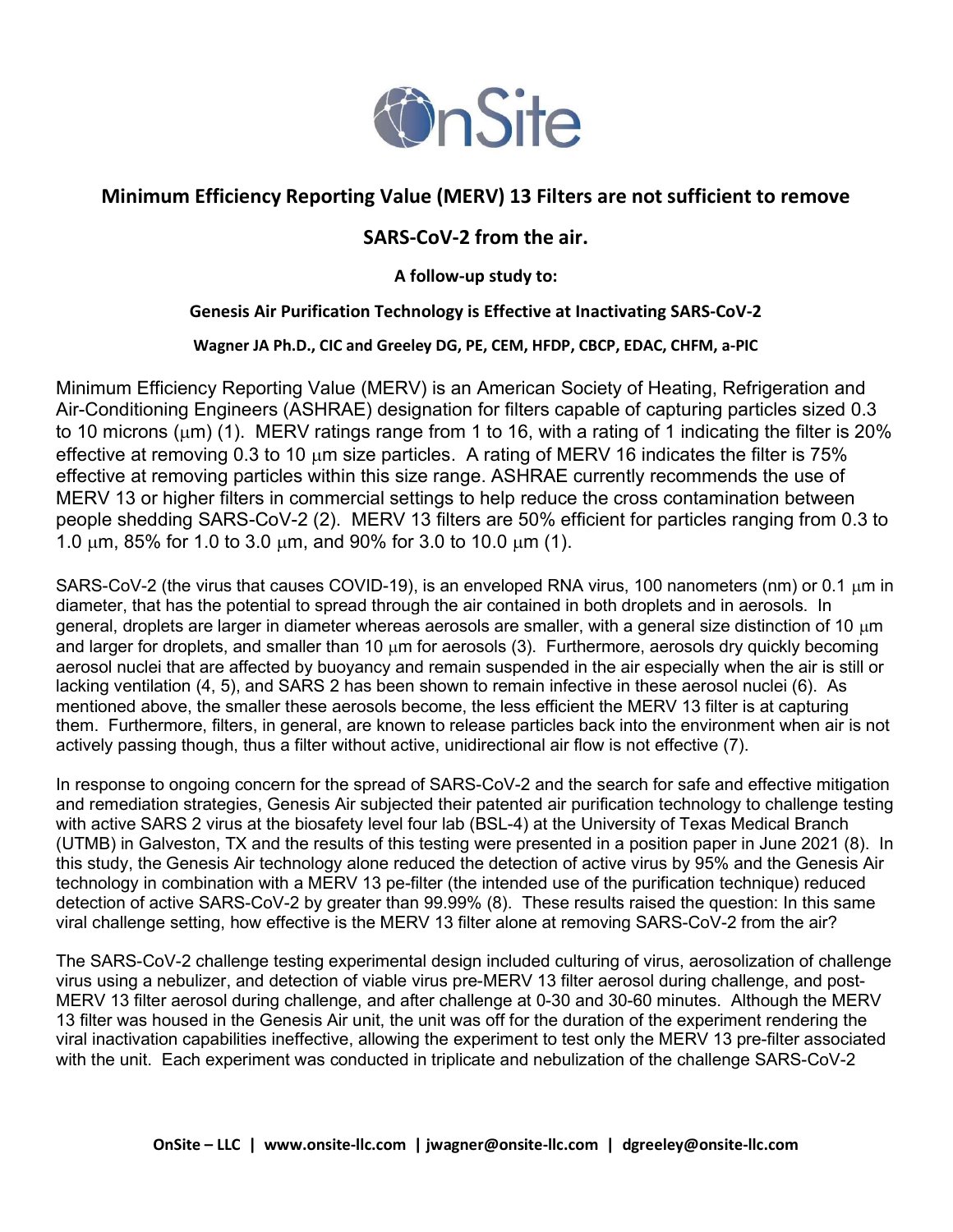

virus was conducted at a flow rate of 14 liters per minute (LPM) and combined with additional airflow downstream of the nebulizer to achieve a final flowrate of 30 LPM. Each nebulization delivered a challenge of 1-9x10<sup>6</sup> TCID50\* per milliliter (ml) for 15 minutes. During each 15 minutes nebulization, aerosol samples were collected pre-filter and post-filter. After each 15 min nebulization, the unit housing the filter was purged for 5 minutes using clean air and set to a flow rate of 30 LPM to remove any residual aerosol that was not captured by the filter. After purging, two post-filter samples were collected, one at 0-30 minutes and a second at 30-60 minutes. Each post-filter sample was collected for 30 minutes at 12.5 LPM.





Figure 1A (Left). Laboratory hood set up with aerosolization and detection equipment and the Genesis Air unit housing the MERV 13 filter. From right to left: nebulizer, an upstream Biosampler, MERV 13 filter, Genesis Air unit housing filter, and a downstream Biosampler. Figure 1B (Right) A schematic diagram of the experimental set up showing the pathway of the aerosolized virus from right to left as traveling out of the nebulizer, through upstream Biosampler, though the filter housed in the inactive Genesis Air unit, and finally back through a downstream Biosampler. Solar United Mathematic Configuration was tested in triplication and detection equipment and the Genesis Air<br>
Figure 1A (Left). Laboratory hood set up with aerosolization and detection equipment and the Genesis Air<br>
Thousi

Viable virus was collected using Biosamplers and viability was quantified with plaque assays, TCID50 assay. The four experimental configurations were tested as follows:

- 1) Pre-MERV 13 filter during SARS-CoV-2 virus challenge (baseline viral quantification)
- 2) Post-MERV 13 filter during SARS-CoV-2 virus challenge
- 3) Post-MERV 13 filter 0-30 min after challenge nebulization was stopped
- 4) Post-MERV 13 filter 30-60 min after challenge nebulization was stopped

Each experimental configuration was tested in triplicate on each of three different days.

Aerosolized concentrations during challenge nebulization averaged 1.02x10<sup>5</sup> TCID50 per ml when testing prefilter (#1 above) and  $3.12x10^4$  TCID50 per ml when testing post-filter (#2). Post-filter testing averaged 6.65x102 TCID50 for 0-30 minutes (#3) and less than the lower limit of detection (LLOD) for the 30-60 minute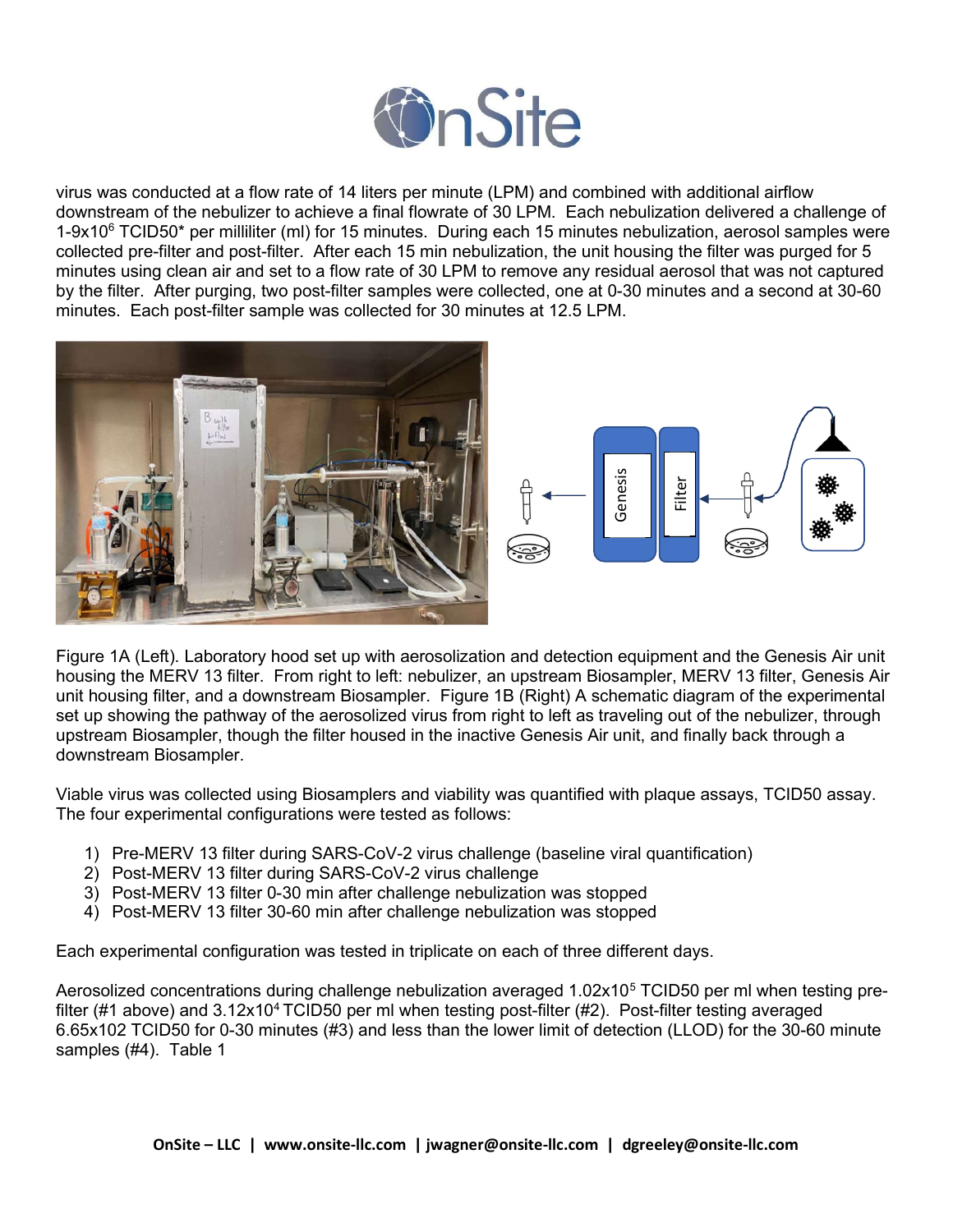

Table 1. Experimental configurations, replicate results and average result, and percent reduction from prefilter nebulized aerosol sample.

| <b>Test</b> |                                                         | Replicate            | Replicate            | Replicate<br>3       | Average<br>TCID50/ml<br>(log reduction) | % Reduction from<br>pre-filter aerosol<br>sample |
|-------------|---------------------------------------------------------|----------------------|----------------------|----------------------|-----------------------------------------|--------------------------------------------------|
|             | Pre-MERV 13<br>filter during<br>challenge<br>(baseline) | 8.41x10 <sup>4</sup> | $2.84 \times 10^{4}$ | 1.92x10 <sup>5</sup> | 1.02x10 <sup>5</sup>                    | <b>NA</b>                                        |
| 2           | Post-MERV 13<br>filter during<br>challenge              | $2.82 \times 10^{4}$ | $1.54 \times 10^{4}$ | 4.99x10 <sup>4</sup> | 3.12x10 <sup>4</sup>                    | 69.4%                                            |
| 3           | Post-MERV 13<br>filter 0-30 min<br>after                | $8.41x10^2$          | $3.14 \times 10^{2}$ | $8.41x10^2$          | $6.65x10^2$                             | 99.3%                                            |
| 4           | Post-MERV 13<br>filter 30-60 min<br>after               | None detected        | None detected        | None detected        | None detected                           | >99.999%                                         |

None detected = no viable virus was detected based on the lower limit of detection for the TCID50 assay.

The MERV 13 filter removed 69.4 percent of the viable virus during active challenge nebulization, reducing detectable virus from an average of 102,000 TCID50/ml to an average of 31,200 TCID50/ml. After the nebulization was stopped and the unit housing the filter was purged, the sample collected within the first 0-30 minutes showed the removal of 99.3 percent of detectable virus, reducing virus to 665 TCID50/ml. After 30 minutes, no viable SARS 2 was detected.

Although the MERV 13 filter did remove approximately 70% of the virus during active challenge, viable virus was still detected after the nebulization was stopped and the unit housing the filter was purged with clean air (TCID50 6.65x10<sup>2</sup>). This indicates that not only will viable virus remain in the air even with a MERV 13 filter present, but it may also escape from the filter after the source of the virus has been removed.

"This finding underscores the need for additional safeguards, in addition to filtration, that would assure stoppage of viral aerosol dispersion. One such measure would be to inactivate all aerosolized viral particles during and after capture so that no live virus penetrates the filter." (UTMB) As presented in the previous paper and stated above, the combination of the MERV 13 filter and the activated Genesis Air technology removes and inactivates greater than 99.99 percent of SARS-CoV-2 during active nebulization challenge. Extrapolation of these data from laboratory challenge testing to live inhabited indoor spaces would suggest that a MERV 13 filter in combination with an inactivating technology will effectively eliminate SARS-CoV-2 from the air.

\*TCID50/ml of Tissue Culture Infectious Dose per ml is the viral titer that kills 50% of the tissue culture. It is estimated that infected patients expel viable SARS-CoV-2 in concentrations ranging from 6,000 to 74,000 TCID50/ml (14).

\*\*Due to biohazardous nature of the experiments, the airflow speed and amount of air that passed through the test stand were limited by the laboratory set up and capability. Due the extremely fast nature of the